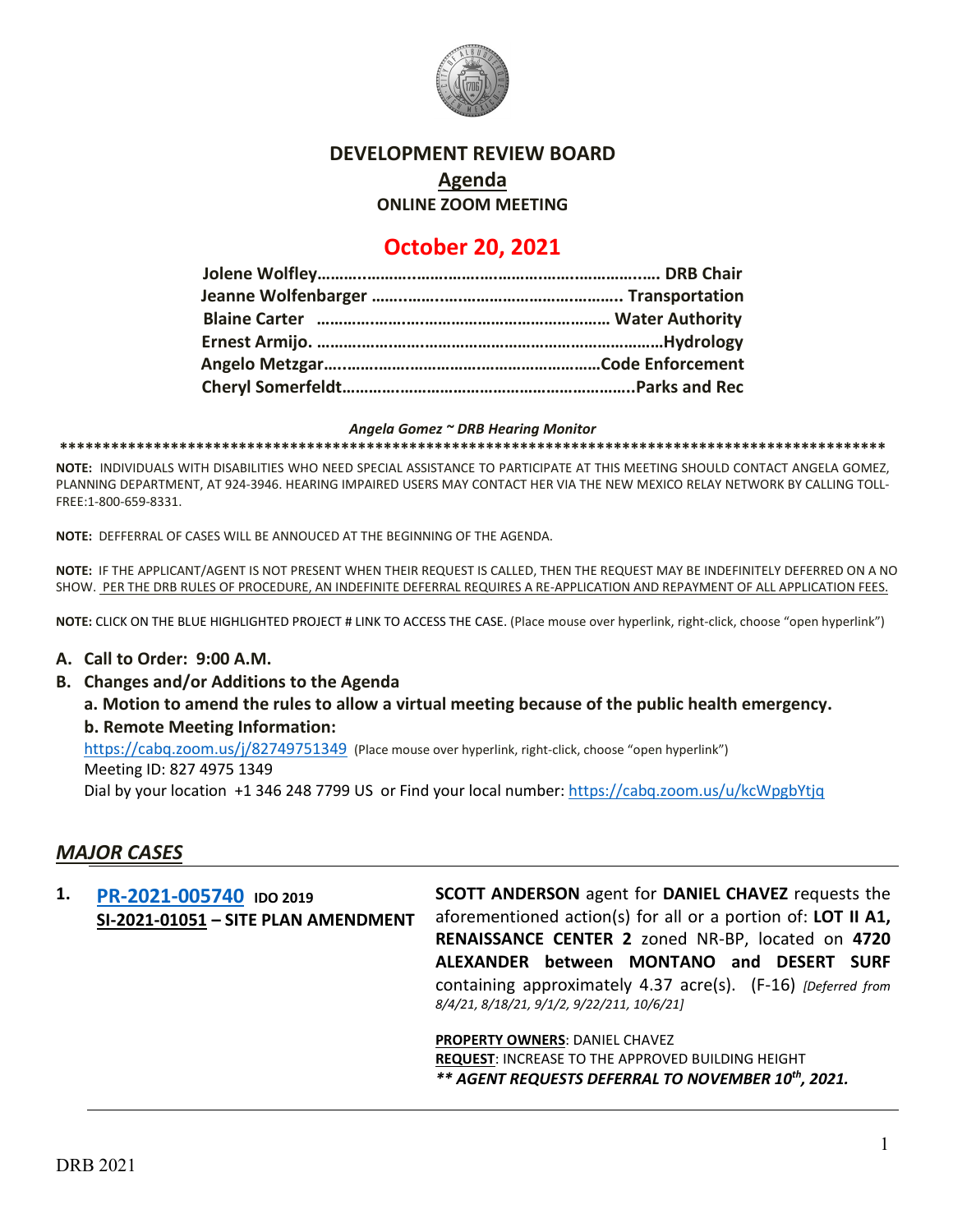| 2. | PR-2020-004138 IDO 2019<br>SD-2021-00151 - PRELIMINARY PLAT<br><b>Sketch plat 3-10-2021</b>                                                             | HUITT-ZOLLARS INC. - SCOTT EDDINGS agent for QUESTA<br>DEL ORO, LLC - TIM<br>MCNANEY requests the<br>aforementioned action(s) for all or a portion of: TRACT 3 &<br>A-1-A-4, MESA DEL SOL INNOVATION PARK zoned PC,<br>located between SAGAN LOOP and DE KOONING LOOP<br>containing approximately 22.0366 acre(s). (R-15) {Deferred<br>from 8/11/21, 9/15/21, 9/29/21]                                                                                                                                                                                                                                                                                                            |
|----|---------------------------------------------------------------------------------------------------------------------------------------------------------|-----------------------------------------------------------------------------------------------------------------------------------------------------------------------------------------------------------------------------------------------------------------------------------------------------------------------------------------------------------------------------------------------------------------------------------------------------------------------------------------------------------------------------------------------------------------------------------------------------------------------------------------------------------------------------------|
|    |                                                                                                                                                         | PROPERTY OWNERS: QUESTA DEL ORO LLC / MDS INVESTMENTS<br>REQUEST: SINGLE FAMILY RESIDENTIAL SUBDIVISION ON TRACT A-1-A-<br>3. TRACT A-1-A-4 SPLIT FOR EXTENSION OF DEIKENBORN DRIVE                                                                                                                                                                                                                                                                                                                                                                                                                                                                                               |
|    |                                                                                                                                                         | ** AGENT REQUESTS DEFERRAL TO NOVEMBER 3 <sup>RD</sup> , 2021.                                                                                                                                                                                                                                                                                                                                                                                                                                                                                                                                                                                                                    |
| З. | Project #PR-2019-002277- IDO 2018<br>(1002962)<br>SI-2019-00246 - SITE PLAN                                                                             | <b>RESPEC</b> agent(s) for <b>RAINBOW PASEO, LLC</b> request(s) the<br>aforementioned action(s) for all or a portion of TRACT A<br>PLAT OF TRACTS A, B AND C CANTATA AT THE TRAILS UNIT<br>2 (BEING A REPLAT OF TRACT OS-4 THE TRAILS UNIT 2 &<br>TRACT A TAOS AT THE TRAILS UNIT 2), zoned R-ML, located<br>on OAKRIDGE ST NW between OAKRIDGE ST NW and TREE<br>LINE AVE NW, containing approximately 3.26 acre(s). (C-9)<br>[Deferred from 8/15/19, 10/9/19, 12/4/19, 2/5/20, 3/4/20, 4/15/20, 6/3/20,<br>8/5/20], 9/30/20, 10/14/20, 12/16/20, 2/24/21, 4/21/21, 6/23/21, 8/25/21,<br>10/6/21<br><b>PROPERTY OWNERS: RV LOOP LLC</b><br>REQUEST: 52 UNIT TOWNHOME DEVELOPMENT |
| 4. | PR-2021-005717 IDO 2020<br>(AKA: PR-2021-005823)<br>SD-2021-00162 - PRELIMINARY PLAT<br>VA-2021-00310 - SIDEWALK WAIVER<br><b>Sketch plat 7-14-2021</b> | RESPEC, JEREMY SHELL agent for DR HORTON requests the<br>aforementioned action(s) for all or a portion of: TRACT 2<br>UNIT 2, THE TRAILS zoned R-ML, located on OAK RIDGE<br>between UNIVERSE BLVD and TIJERAS CREEK RD<br>containing approximately 10.4 acre(s). (C-9) (Deferred from<br>8/25/21, 9/1/21, 9/29/21]<br>PROPERTY OWNERS: SIERRA HEALTH SERVICES INC & ETAL<br>REQUEST: CREATE 72 RESIDENTIAL LOTS AND 7 HOA TRACTS FROM                                                                                                                                                                                                                                            |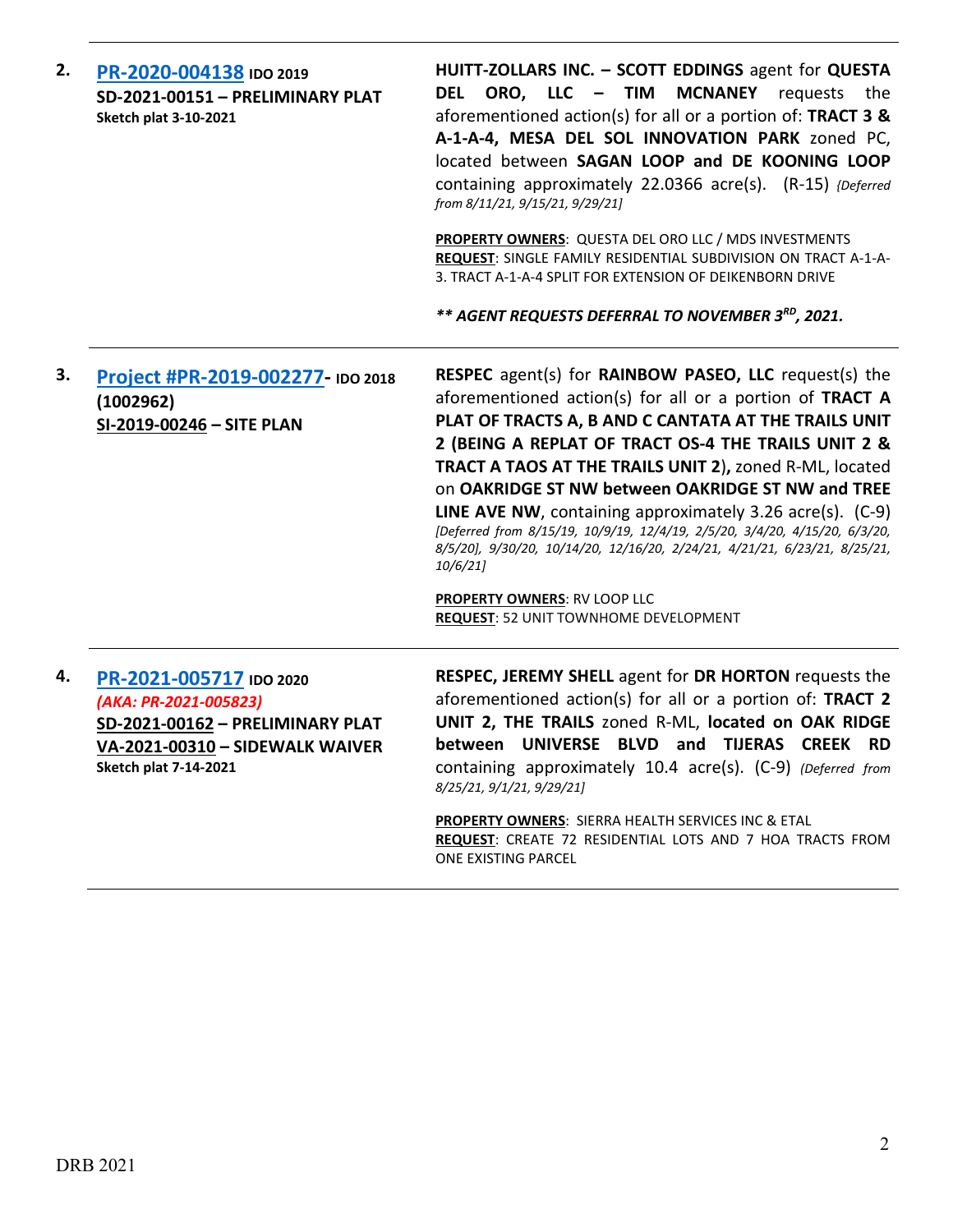**5. [PR-2021-005459](http://data.cabq.gov/government/planning/DRB/PR-2021-005459/DRB%20Submittals/) IDO 2020** *(AKA: PR-2021-005861)* **SI-2021-01248 – SITE PLAN Sketch plat 5-19-2021**

**TIERRA WEST** agent for **CONTRACTORS LEASING LLC/LARRY R. GUTIERREZ** requests the aforementioned action(s) for all or a portion of: **LOT 1A BLOCK 2 SUNPORT PARK REPL OF LOTS 1, 2 & 3 BLOCK 2 and LOT 2-A-1 BLK 2 PLAT OF LOTS 2-A-1, 2-A-2 & 2-A-3 BLOCK 2, SUNPORT PARK,** zoned NR-BP, **located at 2900 TRANSPORT between FLIGHTWAY AVE and WOODWARD ROAD** containing approximately 10.7 acre(s). (M-15) *[Deferred from 9/1/21, 9/29/2, 10/6/211]*

**PROPERTY OWNERS**: CONTRACTORS LEASING LLC **REQUEST**: PRELIMINARY PLAT, SITE PLAN REVIEW

**6. [PR-2021-005414](http://data.cabq.gov/government/planning/DRB/PR-2021-005414/DRB%20Submittals/) IDO 2019 SI-2021-01031 – SITE PLAN SD-2021-00136 – PRELIMINARY PLAT SD-2021-00137 – VACATION OF PUBLIC EASEMENT 90' Drainage SD-2021-00138 – VACATION OF PUBLIC EASEMENT 10' Utility SD-2021-00139 – VACATION OF PRIVATE EASEMENT 40' x 30' Access Sketch plat 5-12-2021**

**TIERRA WEST, LLC** agent for **LA MAME LLC** requests the aforementioned action(s) for all or a portion of: **TRACT F-4- A PLAT OF TRACTS F-3-A, F-4-A & F-6-A, ATRISCO BUSINESS PARK UNIT 3** zoned MX-M, located at **441 & 457 COORS BLVD between COORS BLVD NW and BLUEWATER RD NW** containing approximately 8.94 acre(s). (J-10**)** *[8/4/21, 8/25/21, 9/15/21]*

**PROPERTY OWNERS**: LA MAME, LLC **REQUEST**: DRB SITE PLAN, PRELIMINARY PLAT, VACATION ACTIONS

*\*\* AGENT REQUESTS DEFERRAL TO NOVEMBER 3RD, 2021.*

**7. [PR-2019-002309](http://data.cabq.gov/government/planning/DRB/PR-2019-002309/DRB%20Submittals/) IDO 2020 SD-2021-00173 – PRELIMINARY PLAT** **TIERRA WEST LLC** agent for **WYMONT LLC** requests the aforementioned action(s) for all or a portion of: **LOT 1-A-1 PLAT FOR 1-A-1 AND 5-A-1, LA MIRADA SUBDIVISION** zoned MX-M, located at **4315 WYOMING BLVD NE between MONTGOMERY BLVD NE and LA MIRADA PL NE** containing approximately 15.1868 acre(s). (G-19) *[Deferred from 9/29/21]*

**PROPERTY OWNERS**: WYMONT LLC/M &M CO **REQUEST**: MAJOR SUBDIVISION PRELIMINARY PLAT

*\*\* AGENT REQUESTS DEFERRAL TO OCTOBER 27th, 2021.*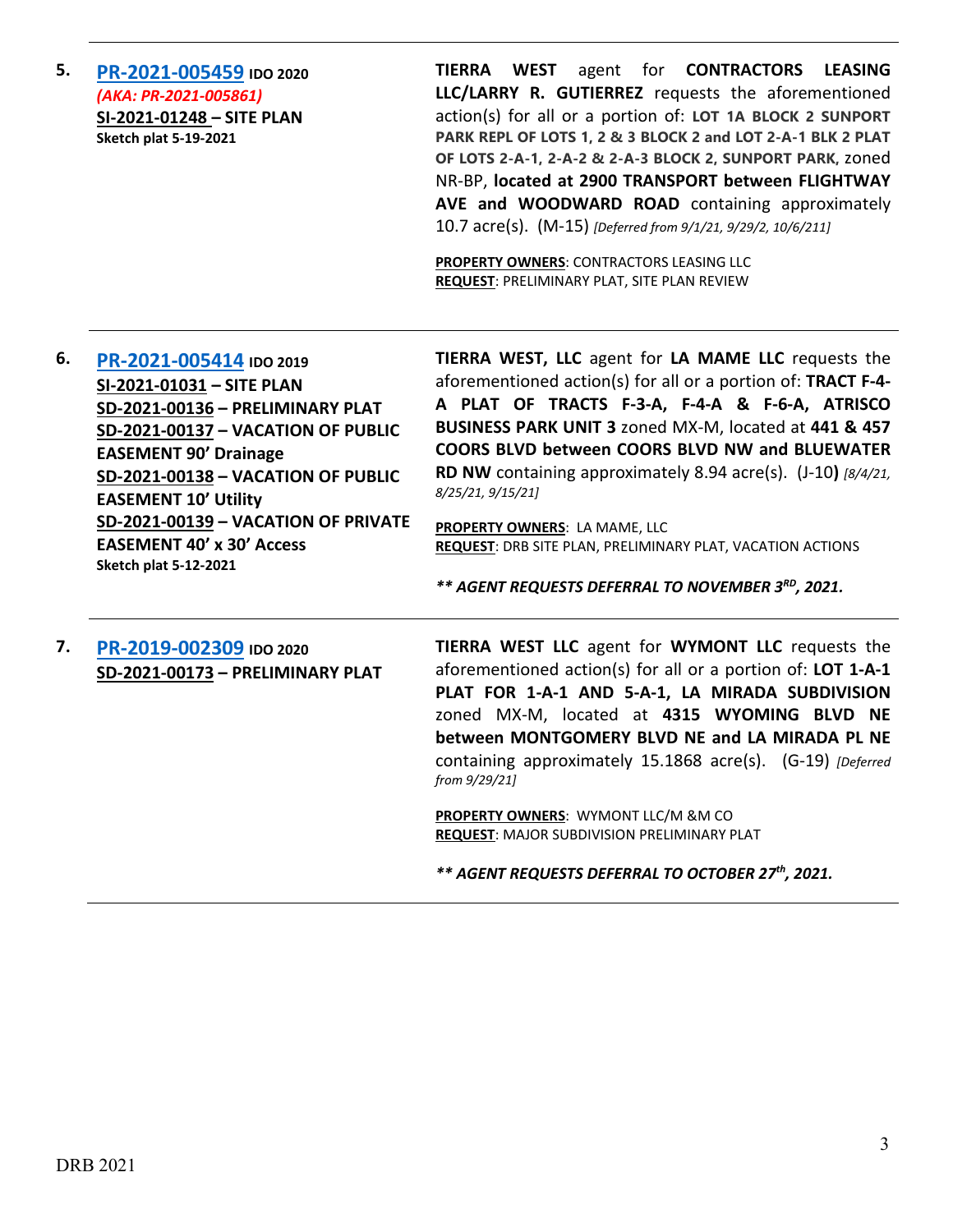**8. [PR-2019-002309](http://data.cabq.gov/government/planning/DRB/PR-2019-002309/DRB%20Submittals/) IDO 2020 SI-2021-01507 – EPC SITE PLAN SIGN-OFF**

**CONSENSUS PLANNING, INC.** agent for **BUTTERFLY HOLDINGS, LLC** requests the aforementioned action(s) for all or a portion of: **LOT A1-A-1, LA MIRADA SUBDIVSION**  zoned MX-M, located at **4315 WYOMING BLVD NE between MONTGOMERY BLVD NE and LA MIRADA PL NE** containing approximately 15.2 acre(s). (G-19**)** *[Deferred from 9/22/21, 9/29/21]*

**PROPERTY OWNERS**: BUTTERFLY HOLDINGS, LLC **REQUEST**: FINAL SIGN OFF ON EPC AMENDED SITE PLAN FOR LA MIRADA SHOPPING CENTER/WYMONT PLACE SUBDIVISION

*\*\* AGENT REQUESTS DEFERRAL TO OCTOBER 27th, 2021.*

**9. [PR-2021-004968](http://data.cabq.gov/government/planning/DRB/PR-2021-004968/DRB%20Submittals/PR-2021-004968_AUG_11_2021%20(Bulk%20P.,%20VPE%20x5)/Application/Bulk_Plat_Submittal_Package%20(1).pdf) IDO 2019 SD-2021-00145 – BULK PLAT SD-2021-00146 – VACATION OF PUBLIC EASEMENT 20' waterline note 3 SD-2021-00147 – VACATION OF PUBLIC EASEMENT 20' waterline note 4 SD-2021-00148 – VACATION OF PUBLIC EASEMENT20' waterline note 5 SD-2021-00149 – VACATION OF PUBLIC EASEMENT Roadway SD-2021-00150 – VACATION OF PUBLIC EASEMENT Storm Drain Sketch plat 1-27-2021**

**BOHANNAN HUSTON INC.** agent for **ELK HAVEN** requests the aforementioned action(s) for all or a portion of: **TRACT B-1 & B-2, LA CUENTISTA SUBDIVISION** zoned R-ML, located on **ROSA PARKS RD NW between UNSER BLVD NW and KIMMICK DR NW** containing approximately 59.0 acre(s). (C-10) *[Deferred from 8/11/21, 8/25/21, 9/15/2, 9/22/21, 10/6/21]*

**PROPERTY OWNERS**: PULTE GROUP **REQUEST**: BULK PLAT, VACATIONS OF PUBLIC EASEMENT

*\*\* AGENT REQUESTS DEFERRAL TO NOVEMBER 3RD, 2021.*

**10. [PR-2021-005573](http://data.cabq.gov/government/planning/DRB/PR-2021-005573/DRB%20Submittals/) IDO 2020 SD-2021-00171 – PRELIMINARY PLAT SD-2021-00172 – VACATION OF PRIVATE EASEMENT SD-2021-00174 – VACATION OF PRIVATE EASEMENT SD-2021-00175 – VACATION OF PRIVATE EASEMENT SD-2021-00176 - VACATION OF PUBLIC EASEMENT SD-2021-00177 - VACATION OF PUBLIC EASEMENT SD-2021-00178 - VACATION OF PUBLIC EASEMENT SD-2021-00179 - VACATION OF PUBLIC EASEMENT SD-2021-00180 - VACATION OF PUBLIC EASEMENT SD-2021-00181** - **VACATION OF PUBLIC EASEMENT**

**BOHANNAN HUSTON INC.** agent for **NETFLIX STUDIOS, LLC, KENNETH FALCON** requests the aforementioned action(s) for all or a portion of: **TRACTS 22-A,22-B,22-C, 26, N, O, Q-1, Q-2, Q-3, OS-7, R, 17, A-1-A-6, MESA DEL SOL INNOVATION PARK I & II** zoned PC, located on **5650 UNIVERSITY BLVD SE** containing approximately 162.78 acre(s). (R-16) *[Deferred from 9/29/21]*

**PROPERTY OWNERS**: CITY OF ALBUQUERQUE, MDS INVESTMENTS **REQUEST**: PRELIMINARY PLAT, VACATIONS OF PRIVATE EASEMENT, VACATIONS OF PUBLIC EASEMENT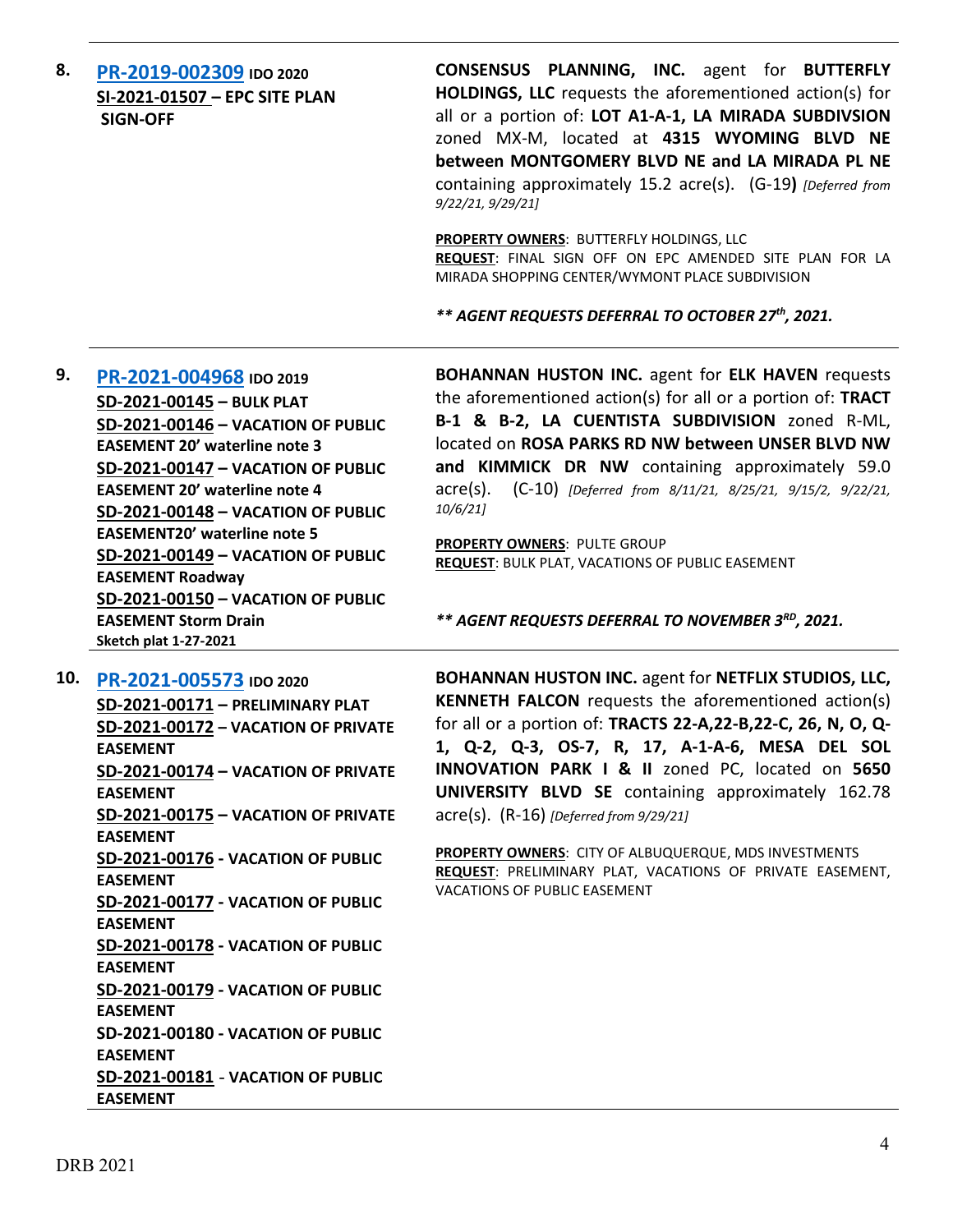**11. [PR-2021-005573](http://data.cabq.gov/government/planning/DRB/PR-2021-005573/DRB%20Submittals/) IDO 2020 SI-2021-01482 – SITE PLAN DEKKER/PERICH/SABATINI – WILL GLEASON** agent for **NETFLIX STUDIOS, LLC, KENNETH FALCON** requests the aforementioned action(s) for all or a portion of: **TRACTS 22- A, 22-B,22-C, 26, N, O, Q-1,Q-2, Q-3, OS-7, R, 17, A-1-A-6, MESA DEL SOL INNOVATION PARK I & II** zoned PC, located on **UNIVERSITY BLVD between EASTMAN CROSSING and MESA DEL SOL** containing approximately 162.784 acre(s). (R-16) *[Deferred from 9/29/21]* **PROPERTY OWNERS**: CITY OF ALBUQUERQUE, MDS INVESTMENTS **REQUEST**: AN APPROXIMATELY 117.53 ACRE EXPANSION OF THE EXSITING ALBUQUERQUE STUDIOS CAMPUS INCLUDING A NEW PRODUCITON OFFICE, MILL BUILDING AND PRODUCTION SUPPORT SPACES. **12. [PR-2021-005629](http://data.cabq.gov/government/planning/DRB/PR-2021-005629/DRB%20Submittals/) IDO 2020 SI-2021-01483 – SITE PLAN DEKKER/PERICH/SABATINI – WILL GLEASON** agent for **KENNETH FALCON** requests the aforementioned action(s) for all or a portion of: **22A, 22B, 22C, AND TRACT P** zoned PC, located on **UNIVERSITY BLVD between EASTMAN CROSSING and MESA DEL SOL** containing approximately 41.3495 acre(s). (R-16) *[Deferred from 9/29/21]* **PROPERTY OWNERS**: CITY OF ALBUQUERQUE **REQUEST**: AN APPROXIMATELY 18.54 ACRE EXPANSION OF THE EXISTING ALBUQUERQUE STUDIOS CAMPUS INCLUDING A NEW PRODUCITON OFFICE, MILL BUILDING AND PRODUCTION SUPPORT SPACES.

*MINOR CASES*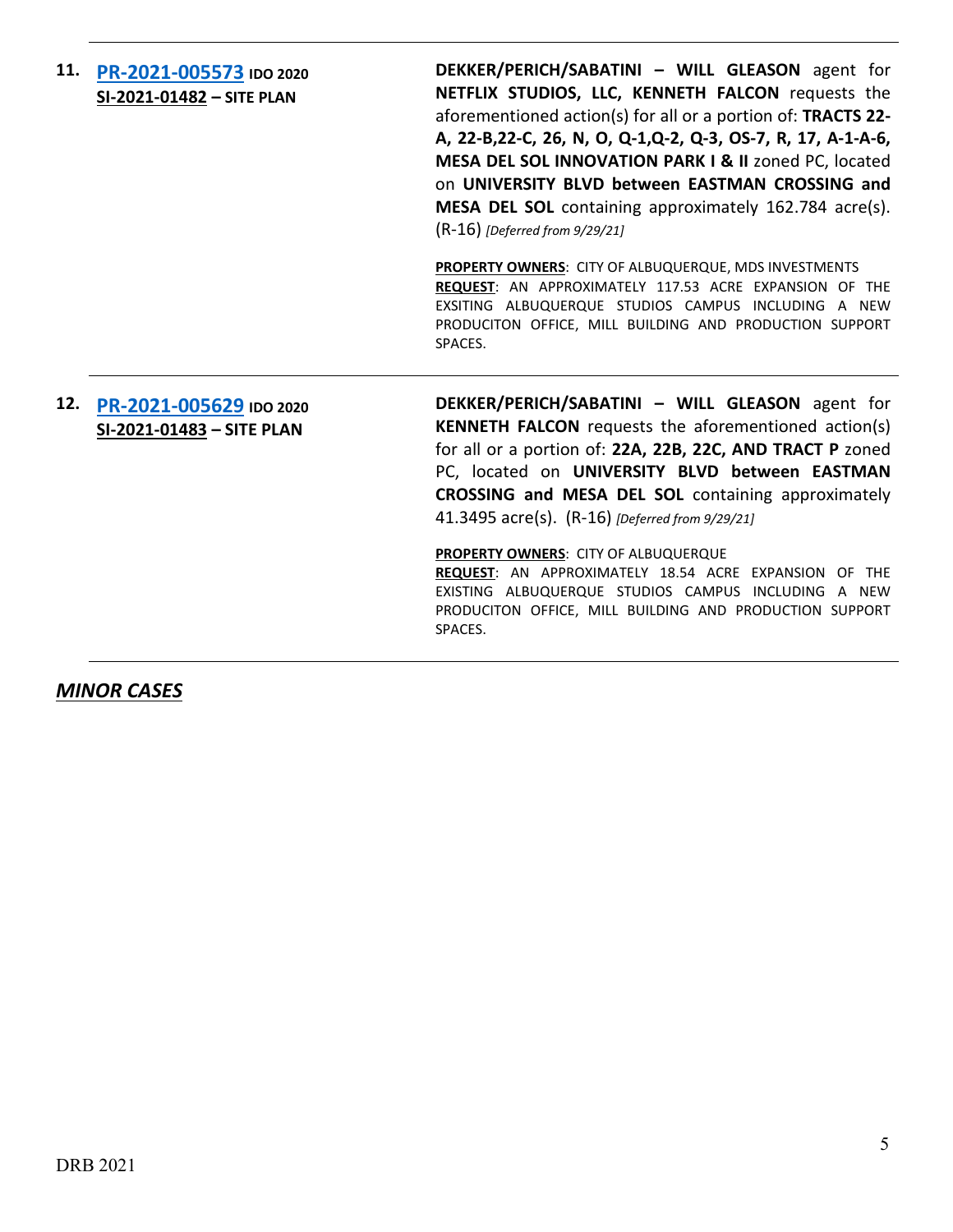**13. [PR-2020-005684](http://data.cabq.gov/government/planning/DRB/PR-2021-005684/DRB%20Submittals/) SI-2021-01516 – EPC SITE PLAN SIGN-OFF**

**DEKKER, PERICH, SABATINI** agent for **MESA DEL SOL INVESTMENTS LLC** requests the aforementioned action(s) for all or a portion of: **Tracts 6, 7 and 14, of the Bulk Land Plat of Mesa Del Sol; Tract 12-A and 12-B, Plat of Tracts 12-A & 12-B, Mesa Del Sol, Innovation Park; Lots 5, 6, 13, 14, 15, 17, and 25 of Bulk Plat For Mesa Del Sol, Innovation Park; Tracts lettered F, J, K, L, M, N, 0, P, R, OS-1, OS-2, OS-3, OS-4, OS-5, OS-6 and OS-7 of Bulk Land Plat for Mesa Del Sol Innovation Park II; Tract lettered 'I-2' Mesa del Sol Innovation Park II; Tracts 22-A, 22-B and 22-C of Mesa Del Sol Innovation Park; Tract lettered A-4 & A-5 of the Bulk Land Plat of Tracts A-1 thru A-6, Mesa Del Sol Innovation Park; Lots numbered 1, 2, 3, 4, 5, 6, 7, 8, 9, 10, 11, 12, 13 and Tracts Lettered A, B, & C, and Tract numbered 1, of the Plat of Mesa Del Sol Montage Unit 3A; Tracts 1-B and OS-5, of the Plat of Tracts 1-A, 1-B, 2-A, 2-B, OS-5 & OS-6, Mesa Del Sol Innovation Park; Tract Q-1, Q-2 & Q-3 of Mesa Del Sol Innovation Park II; Tract A-1-A and Tract 28 of the Bulk Land Plat of Tracts A-1, Mesa Del Sol, Innovation Park; Tract A-6-C-1, A-1-A-2, A-1- A-3, A-1-A-4, A-1-A-5 of the Bulk Land Plat of A-6-C, Mesa Del Sol, Innovation Park; Tract A-1-A-6 and Tract A-1-A-1-A of the Bulk Land Plat of Tracts A-1-A-1, Mesa Del Sol, Innovation Park; Tract 1-A Plat of Tracts 1-A, 1-B, 2-A, 2-B, OS-5 & OS-6 Mesa Del Sol, Innovation Park; Tract G and H, Bulk Land Plat for Mesa Del Sol, Innovation Park II; Tract D-6 Plat of Tracts D-1 thru D-7 Mesa Del Sol, Innovation Park II; Tract 4-C Plat of Mesa Del Sol Tracts 4-A, 4-B & 4-C; Tract 11 DEA Site Bulk Land Plat for Mesa Del Sol, Innovation Park, located generally south of Los Picaros Rd., north of the Pueblo of Isleta, mostly east of Interstate 25, and west of Kirtland AFB**, zoned PC, located on **UNIVERSITY BLVD between EASTMAN CROSSING and MESA DEL SOL BLVD** containing approximately 3,200 acre(s). (Q-15-Z, Q-16-Z, Q-17-Z, R-14-Z, R-15-Z, R-16-Z, R-17-Z, S213-Z, S-14-Z, S-15-Z, S-16-Z, S-17-Z, T-13-Z, T-14-Z, T-15-Z, T-16-Z, T-17-Z, U-13-Z, U-14-Z)) *[Deferred from 9/22/21, 10/6/21]*

**PROPERTY OWNERS**: MESA DEL SOL LLC, CABQ, MDS INVESTMENTS  $\sqcup$  C.

**REQUEST**: AMENDMENTS to the LEVEL B COMMUNITY MASTER PLAN/ FRAMEWORK PLAN for Mesa del Sol

**14. [PR-2021-005442](http://data.cabq.gov/government/planning/DRB/PR-2021-005442/DRB%20Submittals/PR-2021-005442_Oct_20_2021/Application/) IDO 2020 SI-2021-01714 – EPC SITE PLAN SIGN-OFF**

**DEKKER, PERICH, SABATINI** agent for **ROBERT GIBSON SEDONA WEST, LLC** requests the aforementioned action(s) for all or a portion of **LOT A-2-A-A, THE PLAZA AT PASEO DEL NORTE** zoned MX-M, located on **EAGLE RANCH RD between PARADISE BLVD AND IRVING BLVD NW**  containing approximately 7.12 acre(s). (C-13**)**

**PROPERTY OWNERS**: SEDONA WEST, LLC **REQUEST**: FINAL SIGN OFF OF EPC SITE PLAN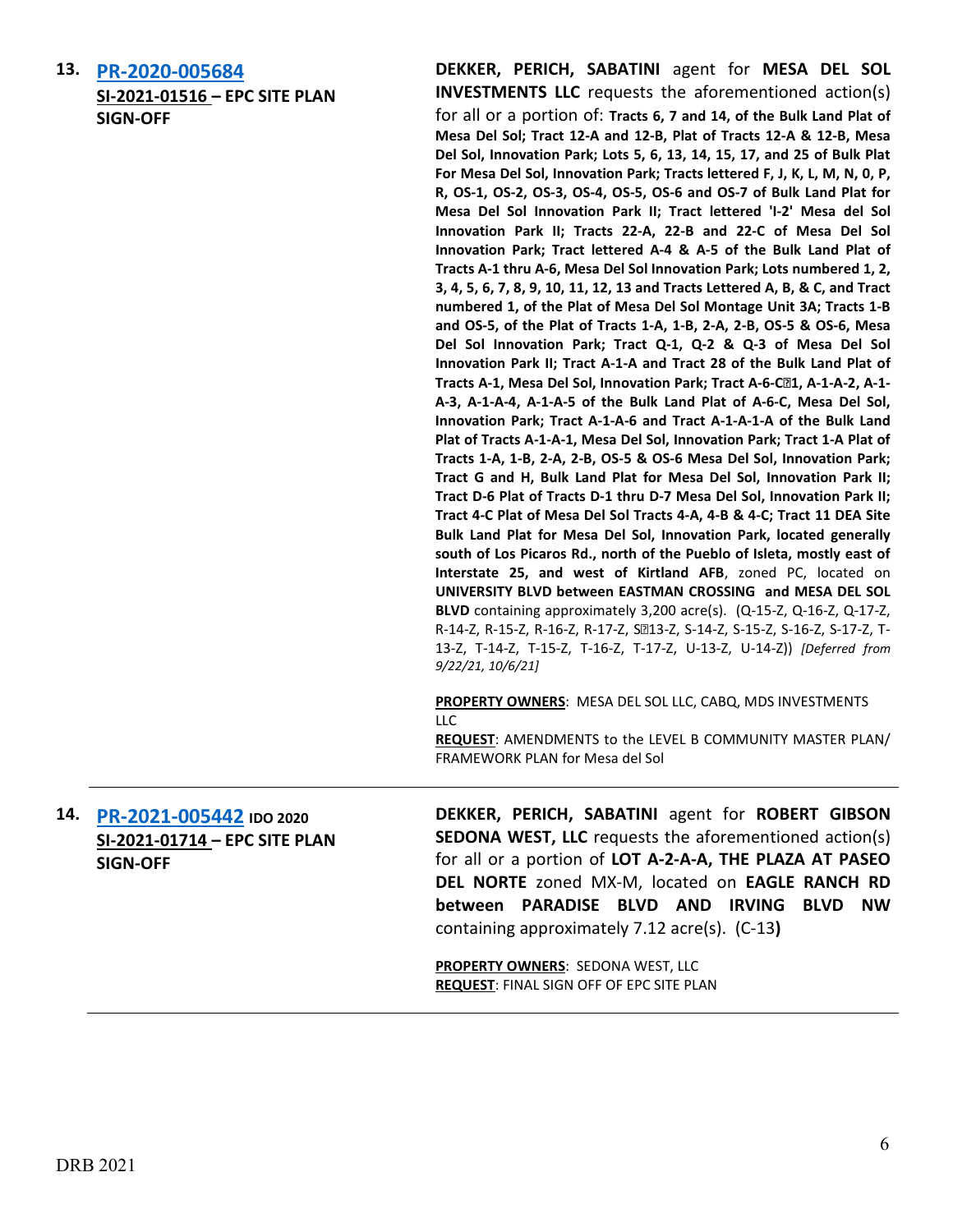| 15. | PR-2021-005411 IDO 2020<br>SD-2021-00191 - FINAL PLAT                                                                                            | TIERRA WEST, LLC agent for ALBUQUERQUE ANUSA, LLC -<br><b>CHARLES W SABADASH III</b> requests the aforementioned<br>action(s) for all or a portion of: Lots 8, 14, 15, 18, 19, TRACT<br>A, UNIT B NORTH ABQ ACRES zoned NR-LM & NR-BP,<br>located at 9100 PAN AMERICAN/GLENDALE between<br>ALAMEDA PL NE and GLENDALE containing approximately<br>5.1696 $\arccos(5)$ . (B-18)         |
|-----|--------------------------------------------------------------------------------------------------------------------------------------------------|----------------------------------------------------------------------------------------------------------------------------------------------------------------------------------------------------------------------------------------------------------------------------------------------------------------------------------------------------------------------------------------|
|     |                                                                                                                                                  | PROPERTY OWNERS: ALBUQUERQUE ANUSA, LLC - CHARLES W<br>SABADASH III<br><b>REQUEST: MINOR SUBDIVISION FINAL PLAT</b>                                                                                                                                                                                                                                                                    |
| 16. | PR-2021-005222 IDO 2019<br>SI-2021-01237 - EPC SITE PLAN<br><b>SIGN OFF</b>                                                                      | <b>TIERRA WEST, LLC agent for WESTERN HILLS INVESTMENTS</b><br>LLC requests the aforementioned action(s) for all or a<br>portion of: TRACT C-4-A PLAT OF TRACTS C3A, C3B, C3C,<br>C4A, SEVEN BAR RANCH zoned NR-BP, located at 3615<br>HWY 528 between CALLE CUERVO NW and HWY 528<br>containing approximately 1.99 acre(s). (A-14) [Deferred from<br>8/18/21, 9/15/21, 9/22/21]       |
|     |                                                                                                                                                  | PROPERTY OWNERS: WESTERN HILLS INVESTMENTS LLC<br>REQUEST: FINAL SIGN OFF OF EPC SITE PLAN                                                                                                                                                                                                                                                                                             |
| 17. | PR-2021-005657 IDO 2020<br>SD-2021-00192 - PRELIMINARY/FINAL<br><b>PLAT</b><br><b>Sketch plat 7-14-2021</b>                                      | <b>COMMUNITY SCIENCES CORPORATION agent for LAURA</b><br><b>DURR</b> requests the aforementioned action(s) for all or a<br>portion of: LOTS 7 THRU 9, WINTERWOOD PARK zoned<br>R-1D, located at 608-616 AUTUMNWOOD PL SE between<br>NORTH OF WINTERWOOD WAY SE and TIJERAS ARROYO<br>containing approximately 1.5859 acre(s). (L-23)<br>PROPERTY OWNERS: LAURA DURR                    |
|     |                                                                                                                                                  | <b>REQUEST:</b> COMBINE 3 EXISTING LOTS INTO 2 NEW LOTS                                                                                                                                                                                                                                                                                                                                |
|     | 18. PR-2019-002411 IDO 2020<br>SD-2021-00193 - EXTENSION OF<br><b>PRELIMINARY PLAT</b><br>SD-2021-00194 - VACATION OF PRIVATE<br><b>EASEMENT</b> | <b>ISAACSON &amp; ARFMAN, INC. - ÅSA NILSSON-WEBER agent for</b><br><b>SUCCESS LAND HOLDINGS, INC. - SCOTT STEFFEN requests</b><br>the aforementioned action(s) for all or a portion of: TRACT<br>FD1, FD2 & FD3, ASPIRE SUBDIVISION zoned R-1A, located<br>at 118TH ST SW between AMOLE MESA AVE SW and<br><b>COLOBEL ABEL SW</b> containing approximately 27.48 acre(s).<br>$(N-08)$ |
|     |                                                                                                                                                  | <b>PROPERTY OWNERS: SUCCESS LAND HOLDINGS, INC</b><br>REQUEST: APPROVAL OF EXTENSION OF PRELIMINARY PLAT AND<br>VACATION OF PRIVATE EASEMENT                                                                                                                                                                                                                                           |